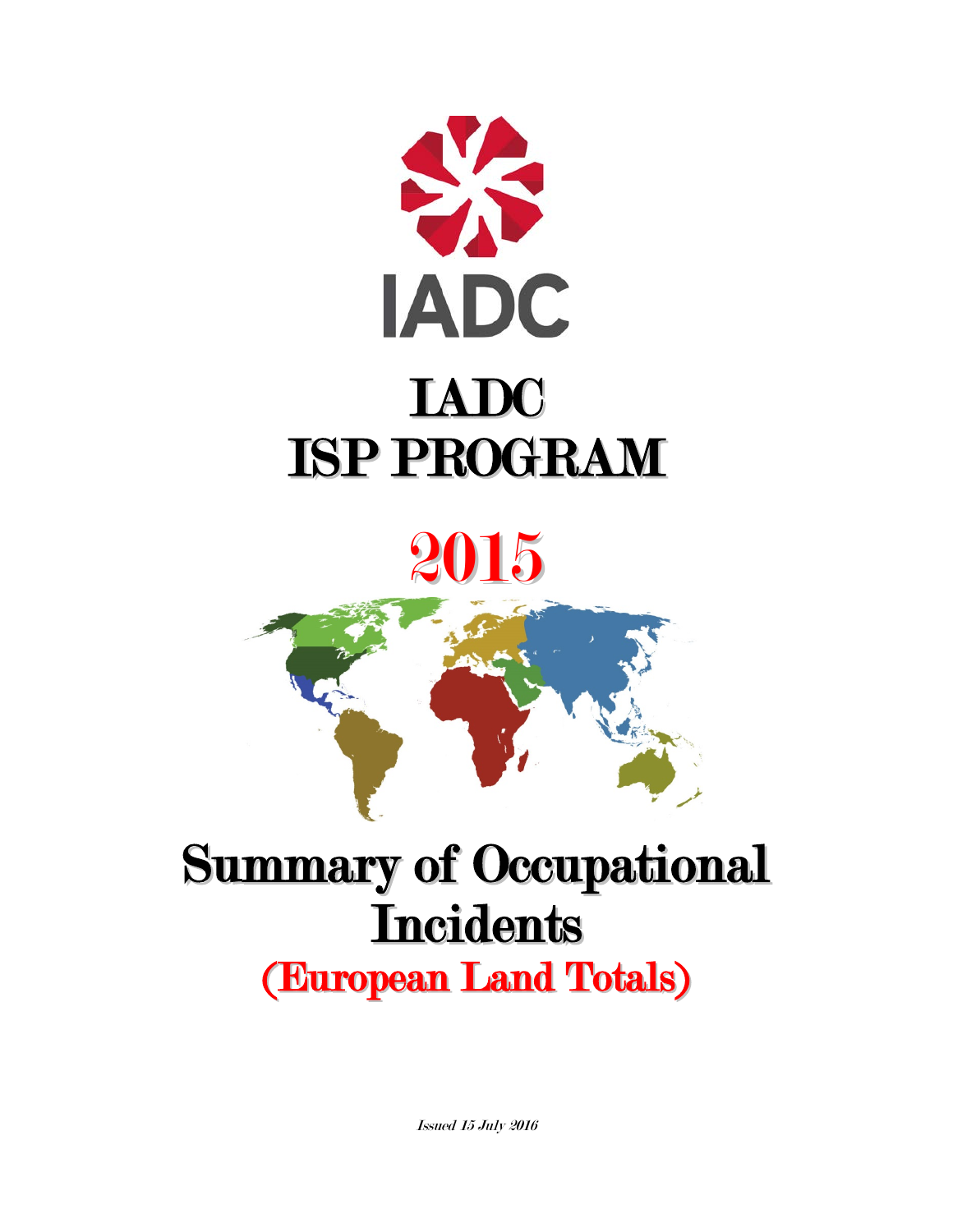

## Table of Contents

#### **(Table of Contents is Hyperlinked, Just click on Topic & go)**

| European Land Total Recordable Incidents by Equipment (Chart 10) 11       |  |
|---------------------------------------------------------------------------|--|
|                                                                           |  |
|                                                                           |  |
|                                                                           |  |
|                                                                           |  |
| European Land Total Lost Time Incidents by Time in Service (Chart 15) 16  |  |
| European Land Total Recordable Incidents by Time in Service (Chart 16) 17 |  |
| European Land Total Lost Time Incidents by Time of Day (Chart 17) 18      |  |
| European Land Total Recordable Incidents by Time of Day (Chart 18)  19    |  |
|                                                                           |  |
|                                                                           |  |
|                                                                           |  |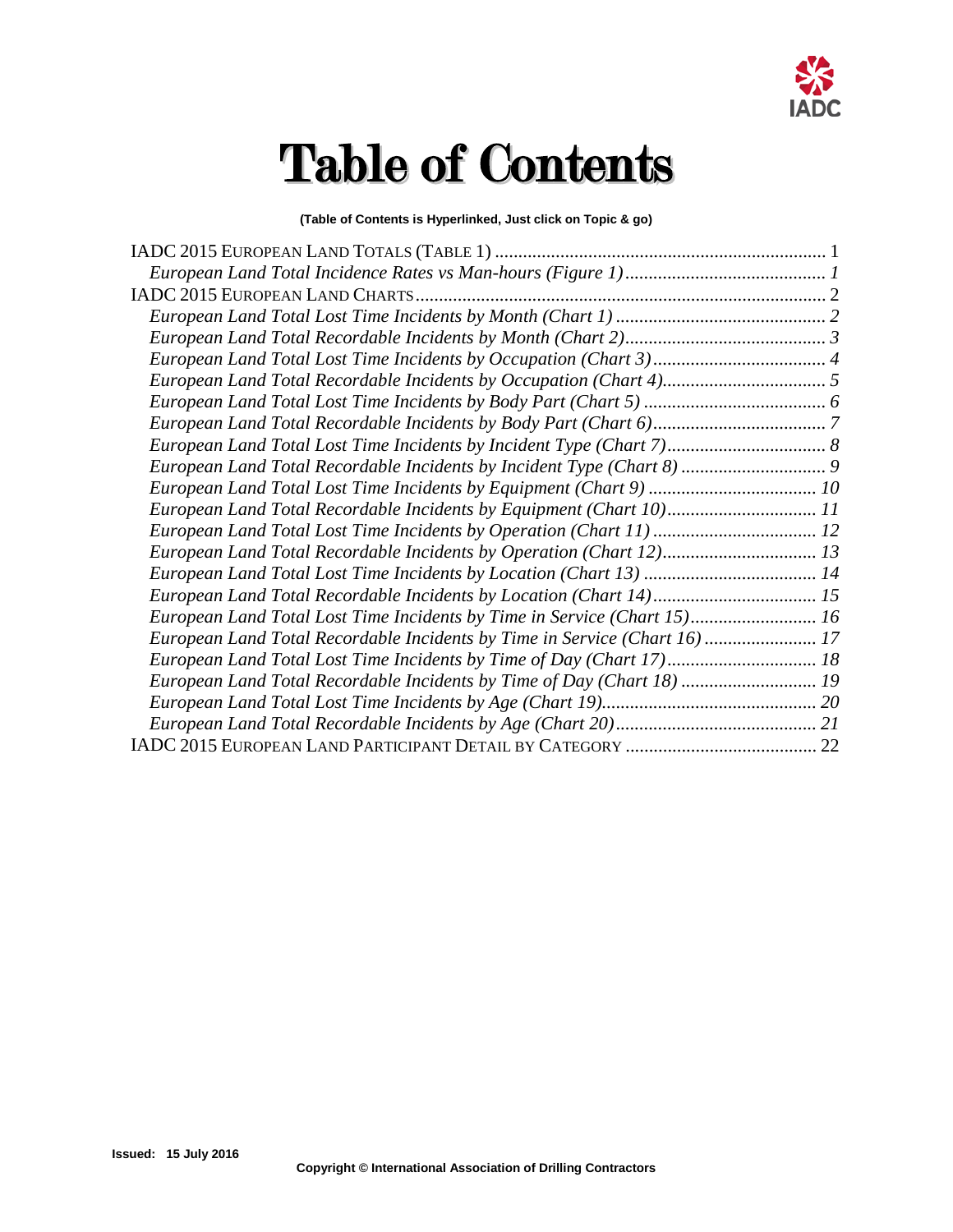

## **IADC 2015 European Land Totals (Table 1)**

<span id="page-2-0"></span>

|                                          | Total      |
|------------------------------------------|------------|
| <b>Total Man-hours</b>                   | 42,911,869 |
| <b>Total Medical Treatment Incidents</b> | 11         |
| <b>Total Restricted Work Incidents</b>   | 6          |
| <b>Total Lost Time Incidents</b>         | 30         |
| <b>Total Fatalities</b>                  | 2          |
| <b>Total Recordables</b>                 | 49         |
| <b>MTO Incidence Rate</b>                | 0.05       |
| <b>RWC Incidence Rate</b>                | 0.03       |
| <b>LTI Incidence Rate</b>                | 0.15       |
| <b>LTI Frequency Rate</b>                | 0.75       |
| <b>DART Incidence Rate</b>               | 0.18       |
| <b>DART Frequency Rate</b>               | 0.89       |
| Recordable Incidence Rate                | 0.23       |
| <b>Recordable Frequency Rate</b>         | 1.14       |

**Companies Reporting: Land – 13**

Medical Treatment Incidence Rate = MTOs X 200,000 Restricted Work Incidence Rate = RWCs X 200,000<br>Lost Time Incidence Rate = LTIs + FTLs X 200,000 Lost Time Incidence Rate = LTIs + FTLs X 200,000 Lost Time Frequency Rate = LTIs + FTLs X 1,000,000<br>DART Incidence Rate = LTIs + RWC X 200,000 DART Frequency Rate = LTIs + RWC X 1,000,000 DART Incidence Rate = LTIs + RWC X 200,000 DART Frequency Rate = LTIs + RWC X 1,000,000<br>Recordable Incidence Rate = RCRD X 200,000 Recordable Frequency Rate = RCRD X 1,000,000

Recordable Frequency Rate = RCRD  $X$  1,000,000

<span id="page-2-1"></span>

#### **European Land Total Incidence Rates vs Man-hours (Figure 1)**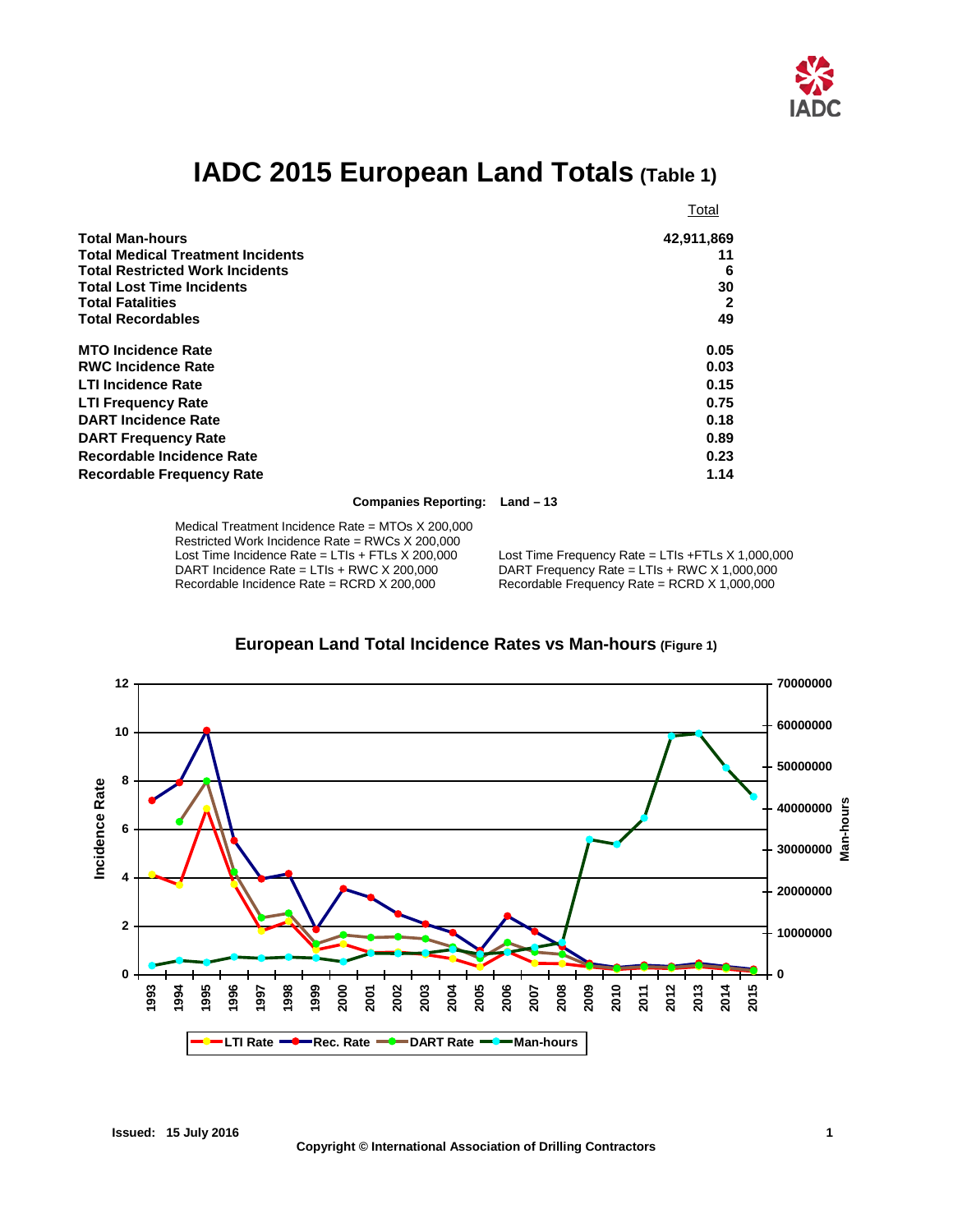

#### **IADC 2015 European Land Charts European Land Total Lost Time Incidents by Month (Chart 1) Based on 30 Incidents**

<span id="page-3-1"></span><span id="page-3-0"></span>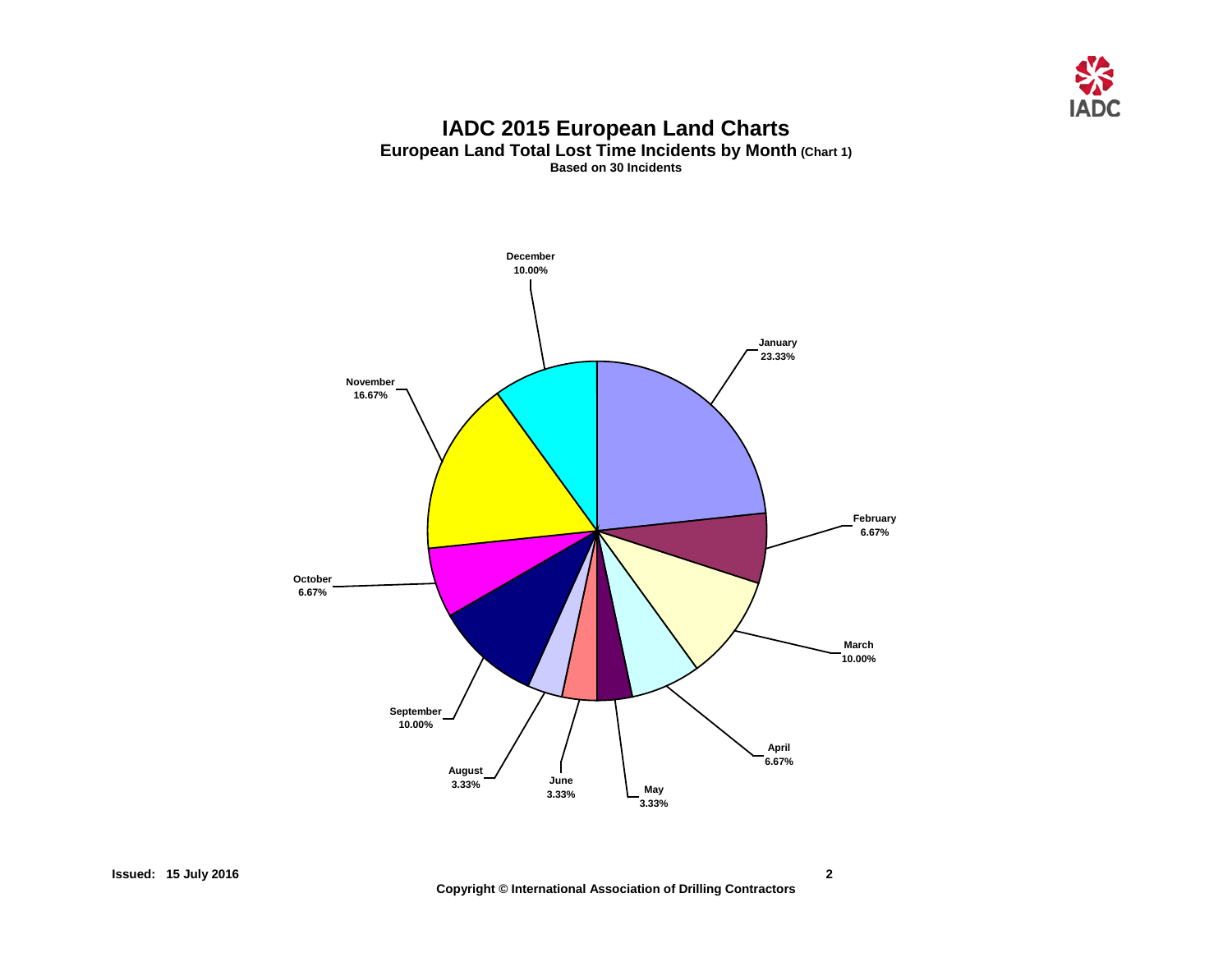

#### **European Land Total Recordable Incidents by Month (Chart 2) Based on 49 Incidents**

<span id="page-4-0"></span>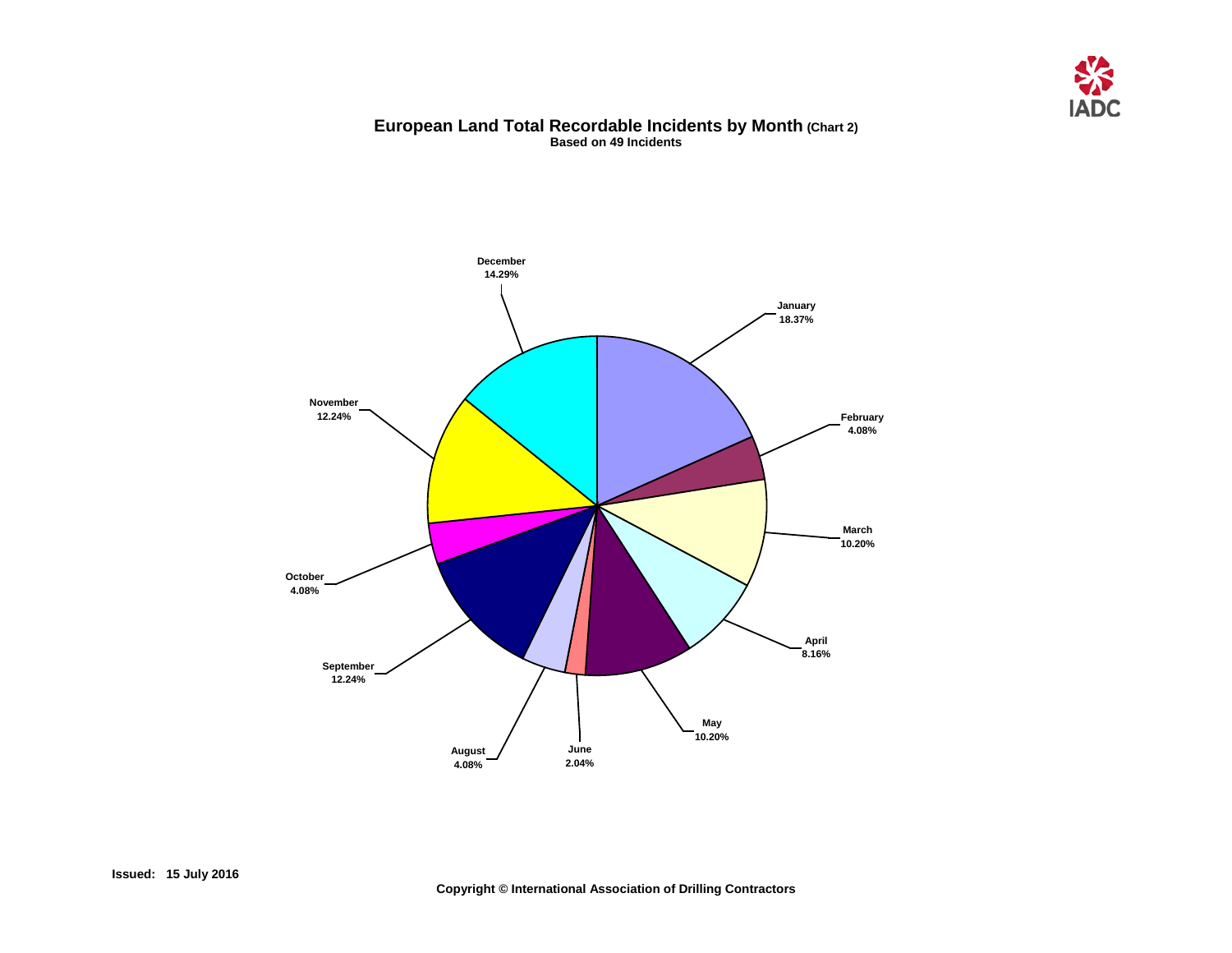

#### **European Land Total Lost Time Incidents by Occupation (Chart 3) Based on 30 Incidents**

<span id="page-5-0"></span>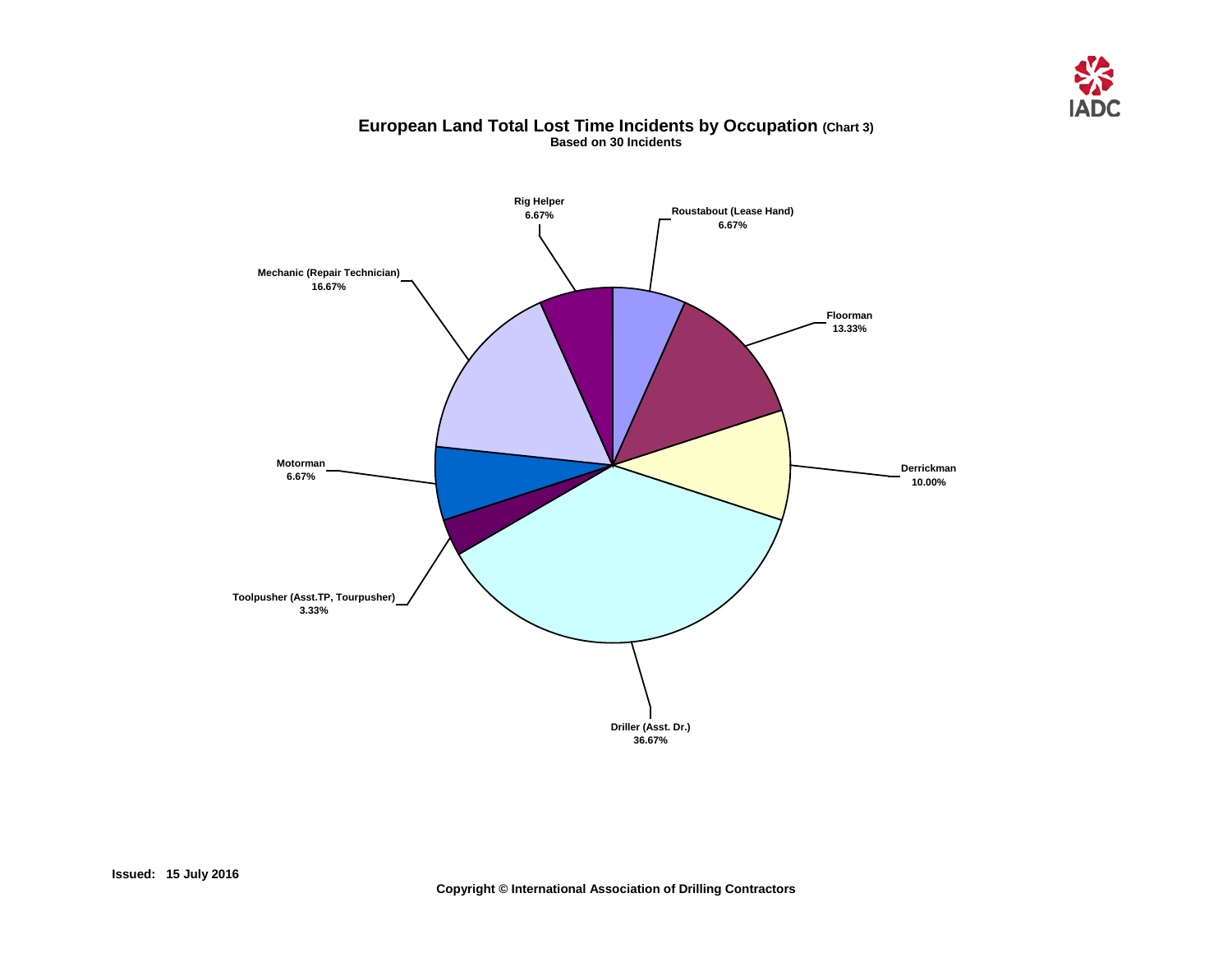

### <span id="page-6-0"></span>**Catering Personnel (Camp Staff) 2.04% Rig Helper 4.08% Truck Driver (Truck Pusher) 2.04% Mechanic (Repair Technician) 16.33% Motorman 4.08% Electrician (Electronic Technician) 8.16% Toolpusher (Asst.TP, Tourpusher) 2.04% Driller (Asst. Dr.) 30.61% Derrickman 6.12% Floorman 16.33% Roustabout (Lease Hand) 8.16%**

#### **European Land Total Recordable Incidents by Occupation (Chart 4) Based on 49 Incidents**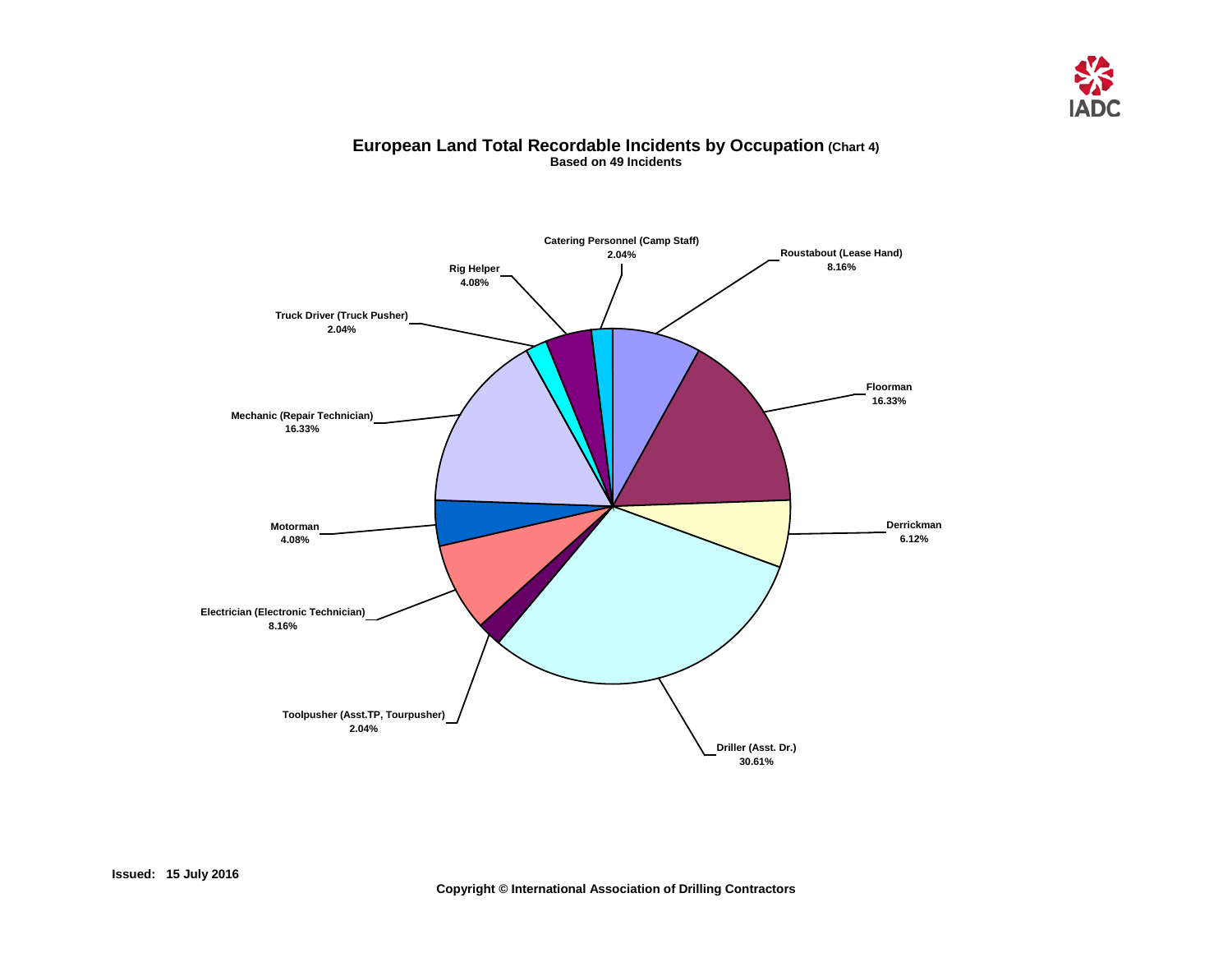

#### **European Land Total Lost Time Incidents by Body Part (Chart 5) Based on 30 Incidents**

<span id="page-7-0"></span>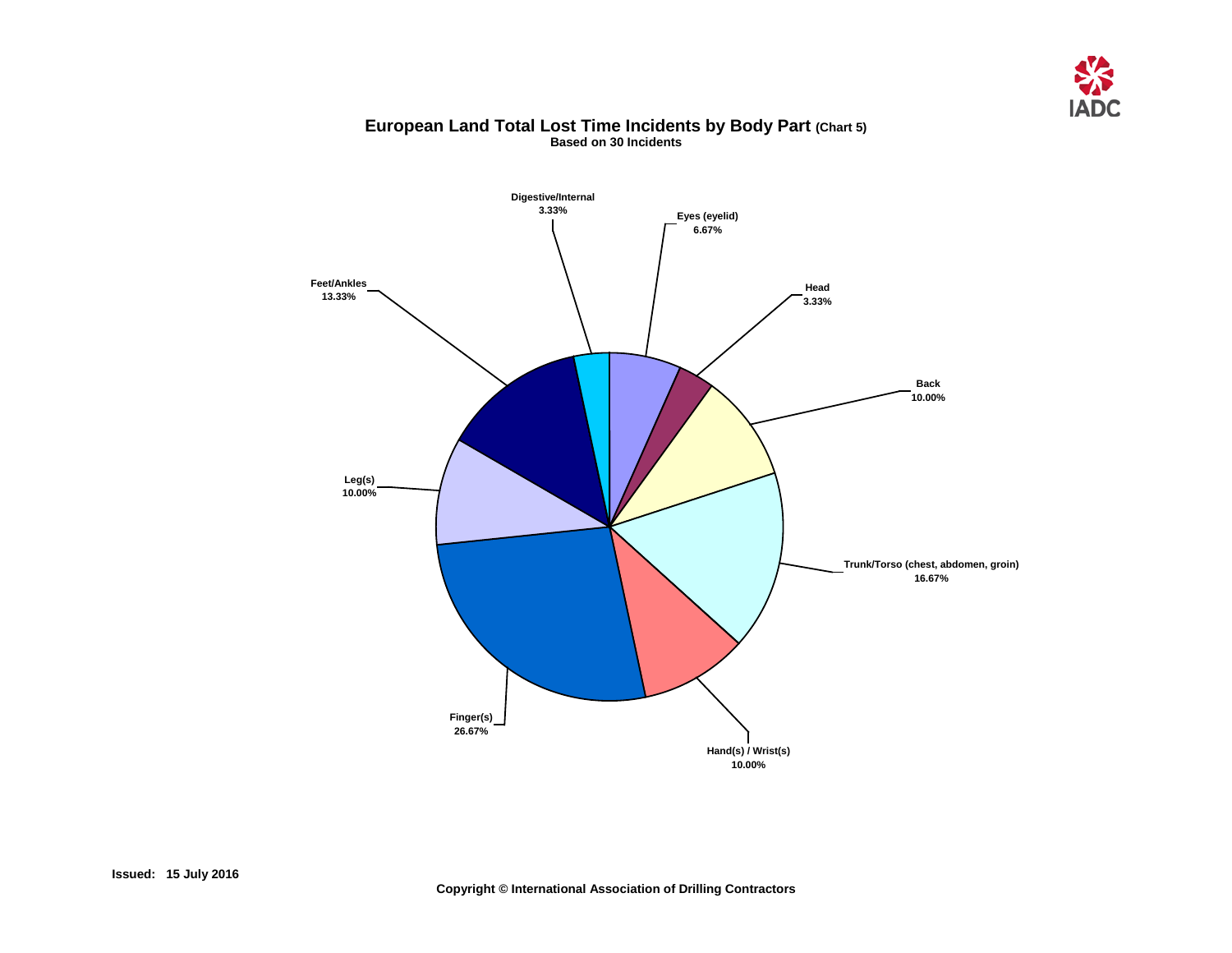

## <span id="page-8-0"></span>**Knee(s) 2.08% Digestive/Internal 4.17% Feet/Ankles 14.58% Leg(s) 6.25% Finger(s) 29.17% Hand(s) / Wrist(s) 12.50% Trunk/Torso (chest, abdomen, groin) 10.42% Back 6.25% Head 8.33% Eyes (eyelid) 6.25%**

#### **European Land Total Recordable Incidents by Body Part (Chart 6) Based on 48 Incidents**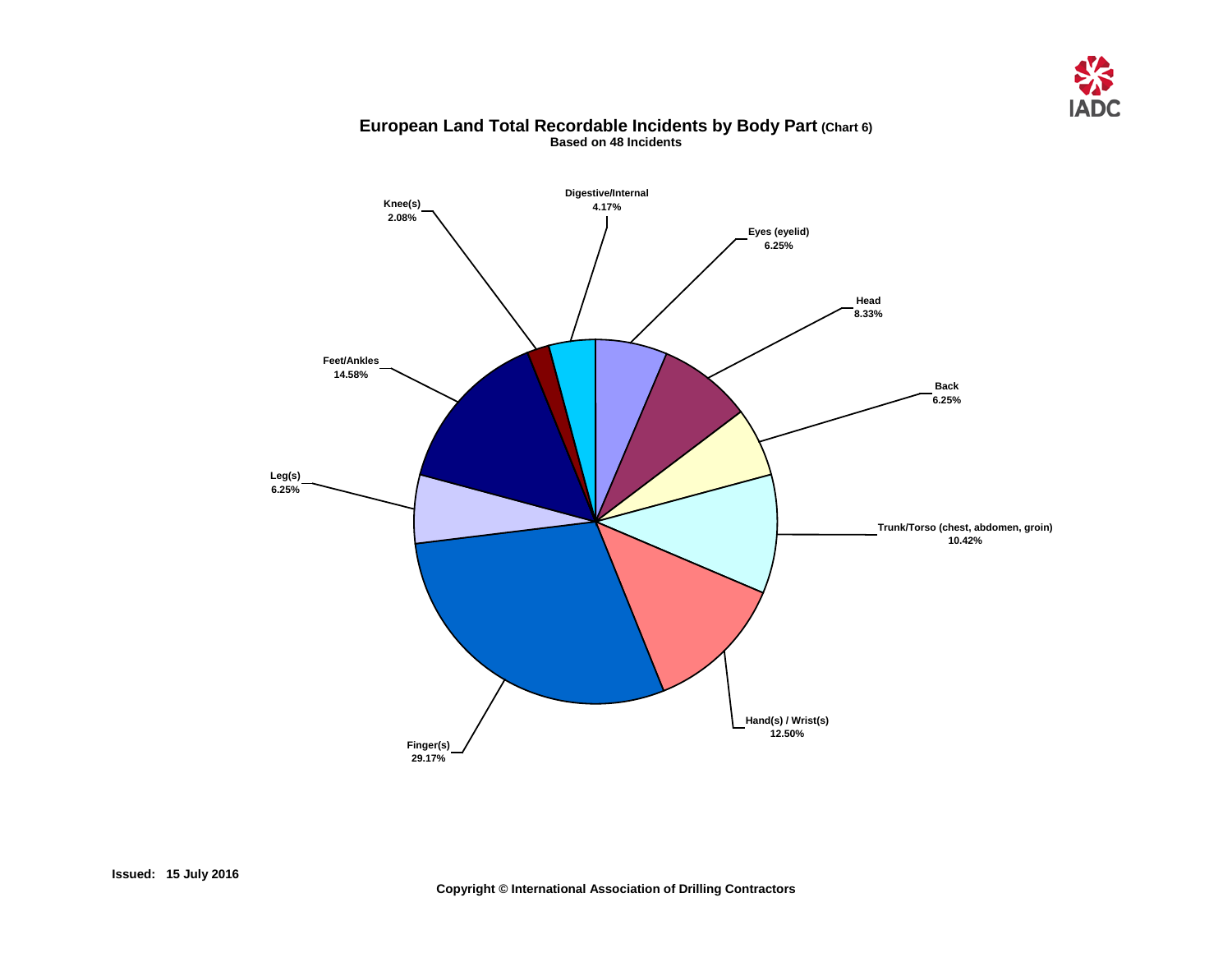

### <span id="page-9-0"></span>**Caught On 3.33% Cut 3.33% Debris 3.33% Flame/heat/steam (contact/exposed) 3.33% Contact With Chemicals/Fluids 3.33% Slip/Fall: Different Level 30.00% Slip/Fall: Same Level 3.33% Caught Between/In 36.67% Struck Against 3.33% Struck By 10.00%**

#### **European Land Total Lost Time Incidents by Incident Type (Chart 7) Based on 30 Incidents**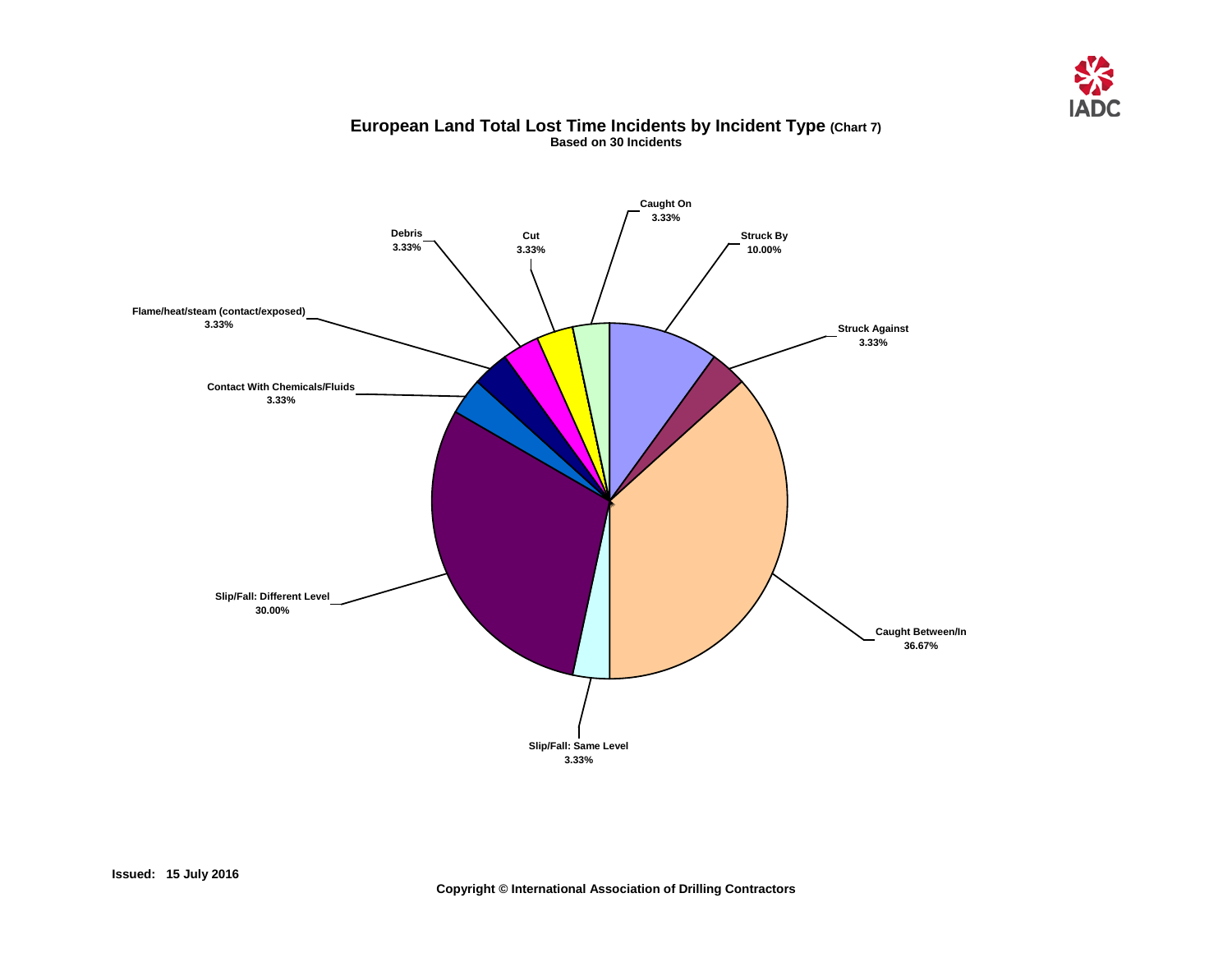

<span id="page-10-0"></span>

#### **European Land Total Recordable Incidents by Incident Type (Chart 8) Based on 49 Incidents**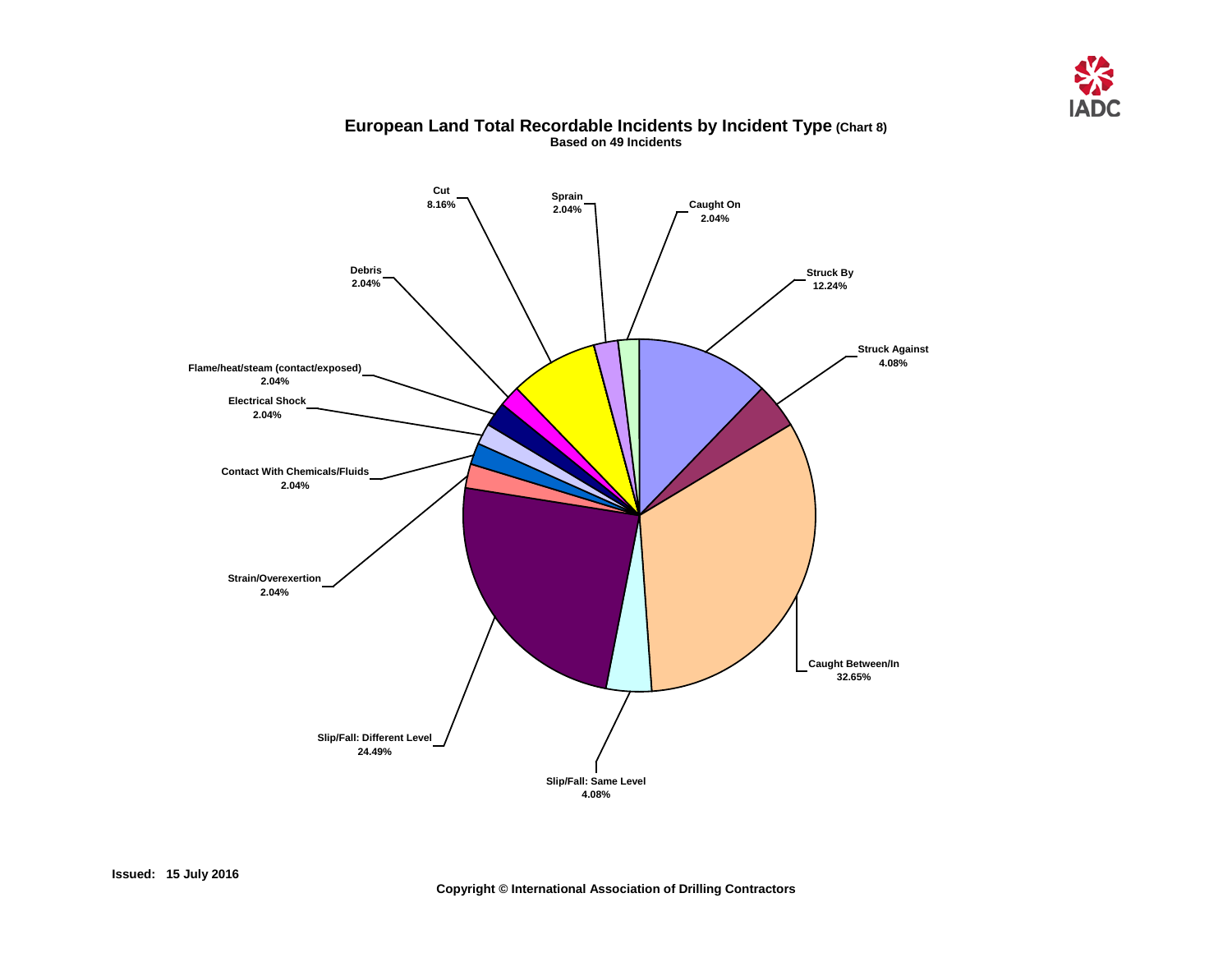

<span id="page-11-0"></span>

#### **European Land Total Lost Time Incidents by Equipment (Chart 9) Based on 29 Incidents**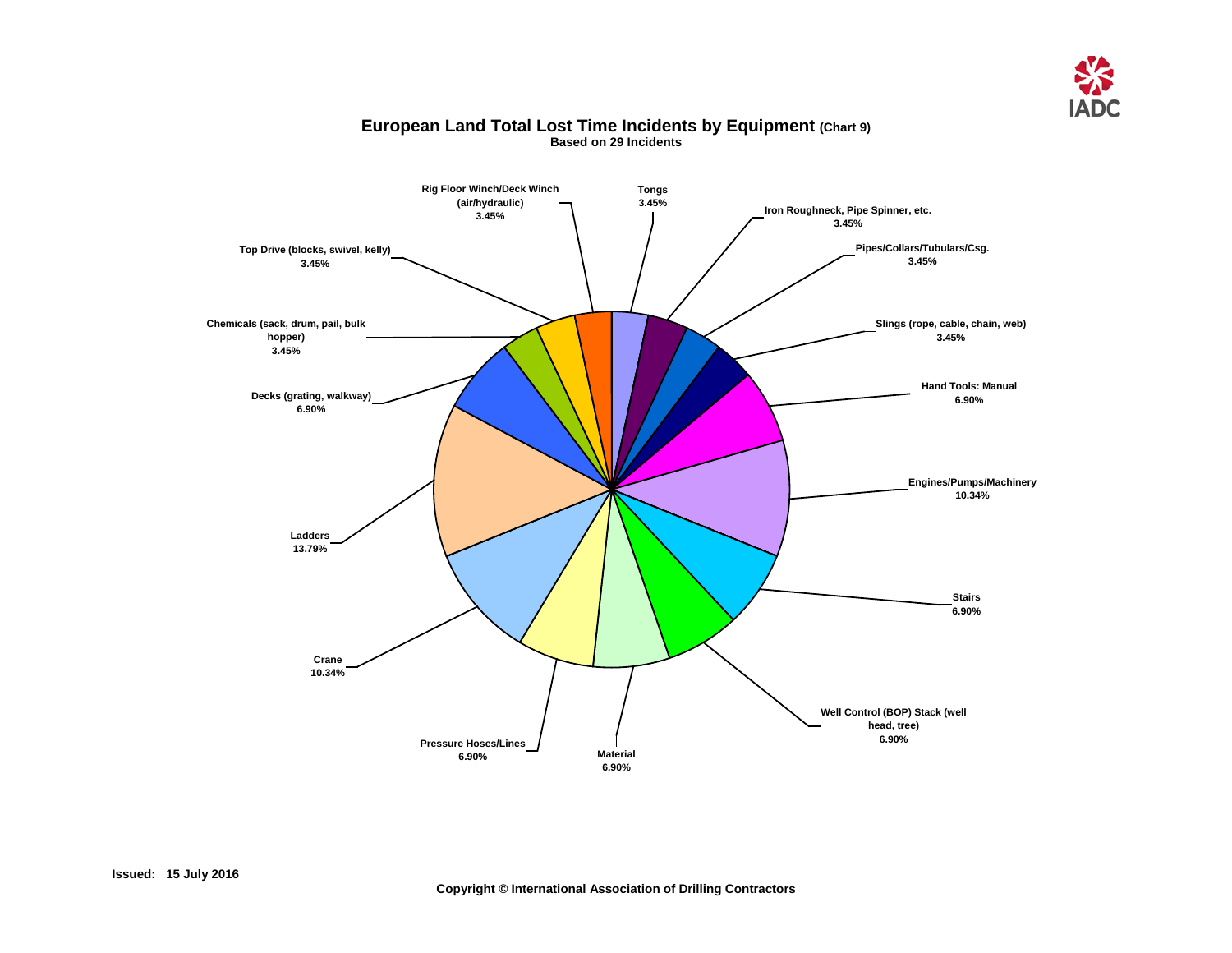

#### <span id="page-12-0"></span>**Rig Floor Winch/Deck Winch (air/hydraulic) 2.22% Tongs 11.11% Iron Roughneck, Pipe Spinner, etc. 2.22% Pipes/Collars/Tubulars/Csg. 8.89% Slings (rope, cable, chain, web) 2.22% Hand Tools: Manual 8.89% Engines/Pumps/Machinery 8.89% Top Drive (blocks, swivel, kelly) 4.44% Car,truck,bus 2.22% Stairs 8.89% Well Control (BOP) Stack (well head, tree) 6.67% Material 6.67% Pressure Hoses/Lines 4.44% Crane 6.67% Chemicals (sack, drum, pail, bulk hopper) 2.22% Ladders 8.89% Decks (grating, walkway) 4.44%**

#### **European Land Total Recordable Incidents by Equipment (Chart 10) Based on 45 Incidents**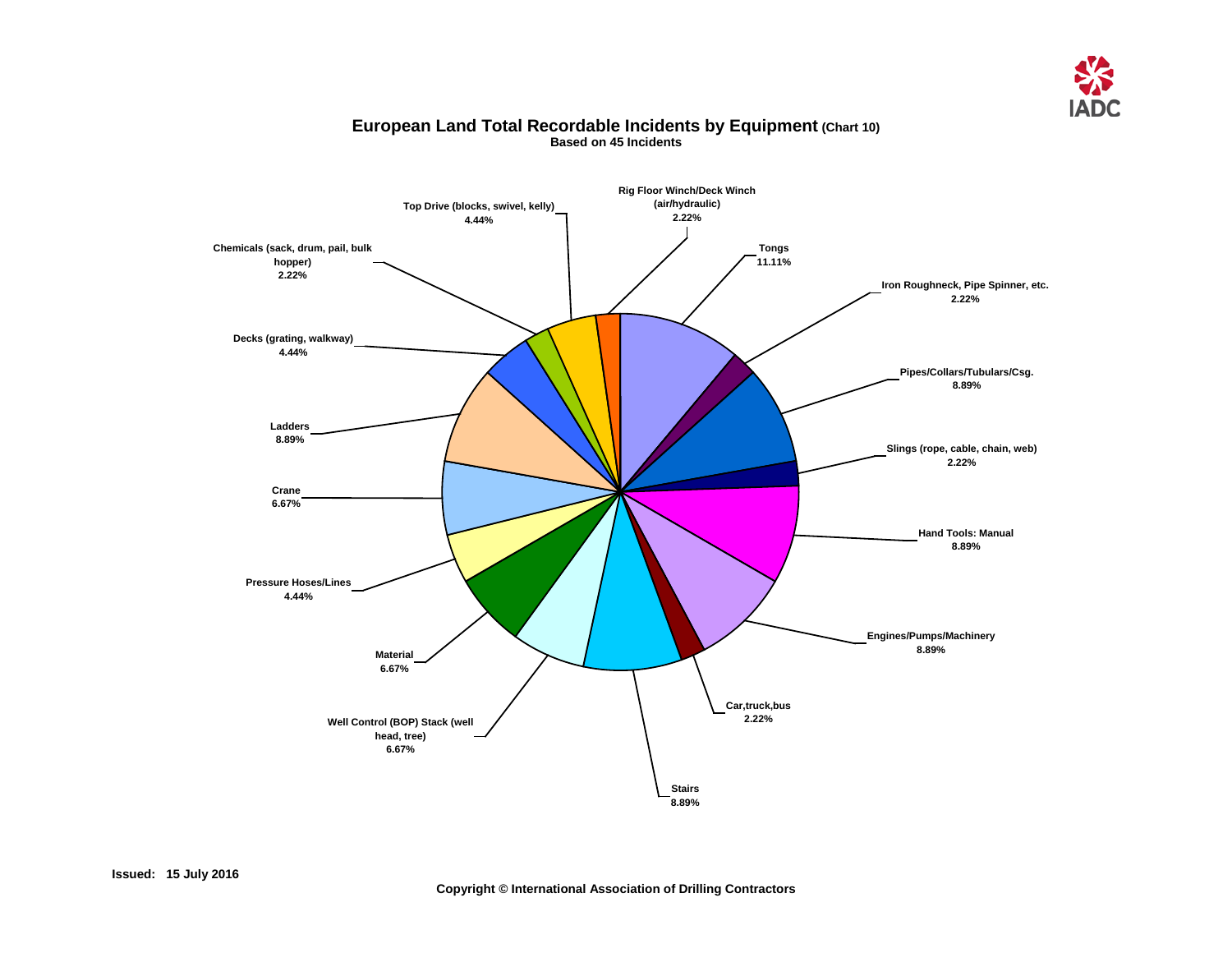

#### **European Land Total Lost Time Incidents by Operation (Chart 11) Based on 30 Incidents**

<span id="page-13-0"></span>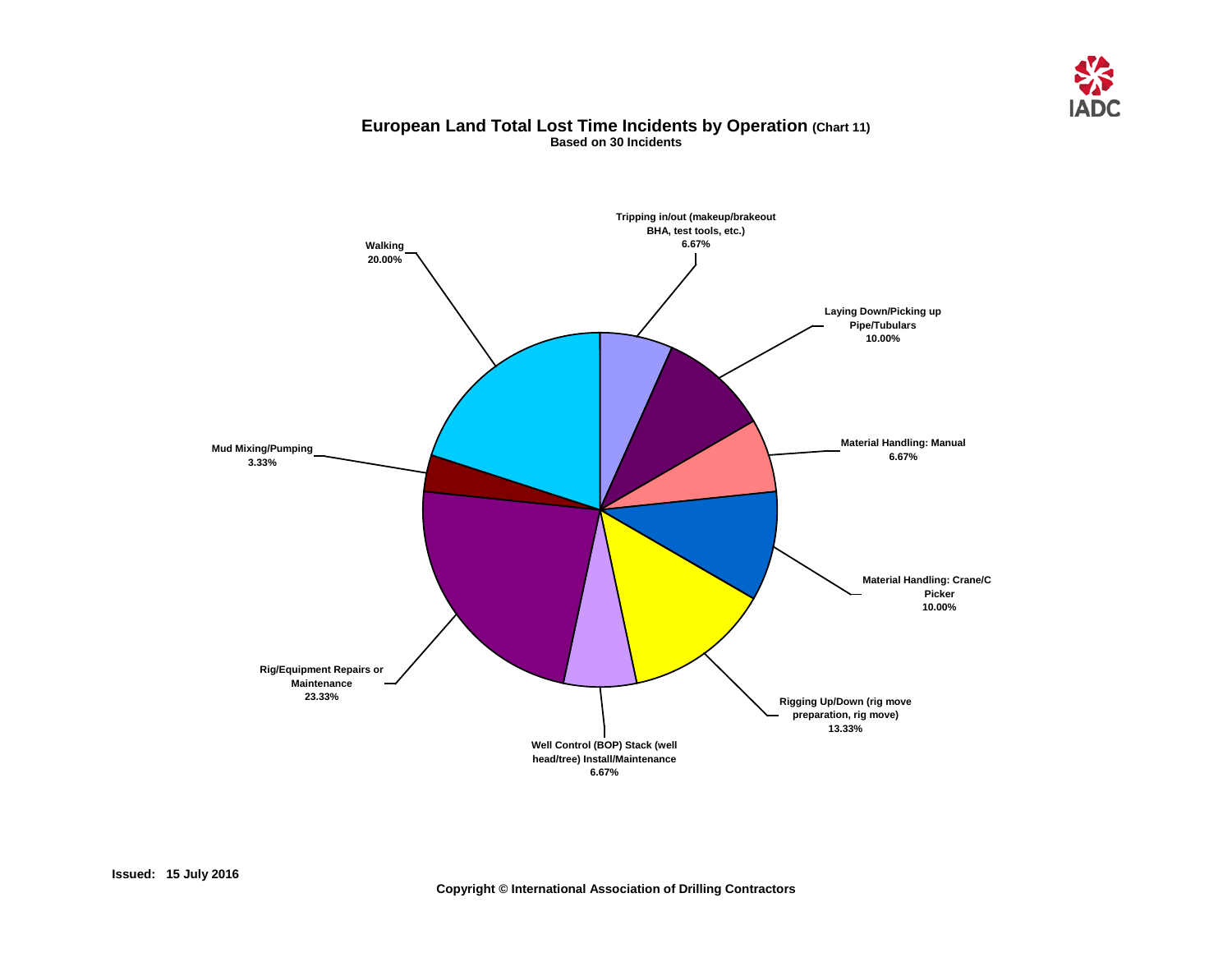

#### <span id="page-14-0"></span>**Mud Mixing/Pumping 2.22% Rig/Equipment Repairs or Maintenance 28.89% Well Control (BOP) Stack (well head/tree) Install/Maintenance 4.44% Rigging Up/Down (rig move preparation, rig move) 13.33% Material Handling: Crane/Cherry Picker 6.67% Material Handling: Manual 4.44% Laying Down/Picking up Pipe/Tubulars 11.11% Running Casing/Tubing (rig up/down csg. tools) 2.22% Tripping in/out (makeup/brakeout BHA, test tools, etc.) 11.11% Walking 15.56%**

#### **European Land Total Recordable Incidents by Operation (Chart 12) Based on 45 Incidents**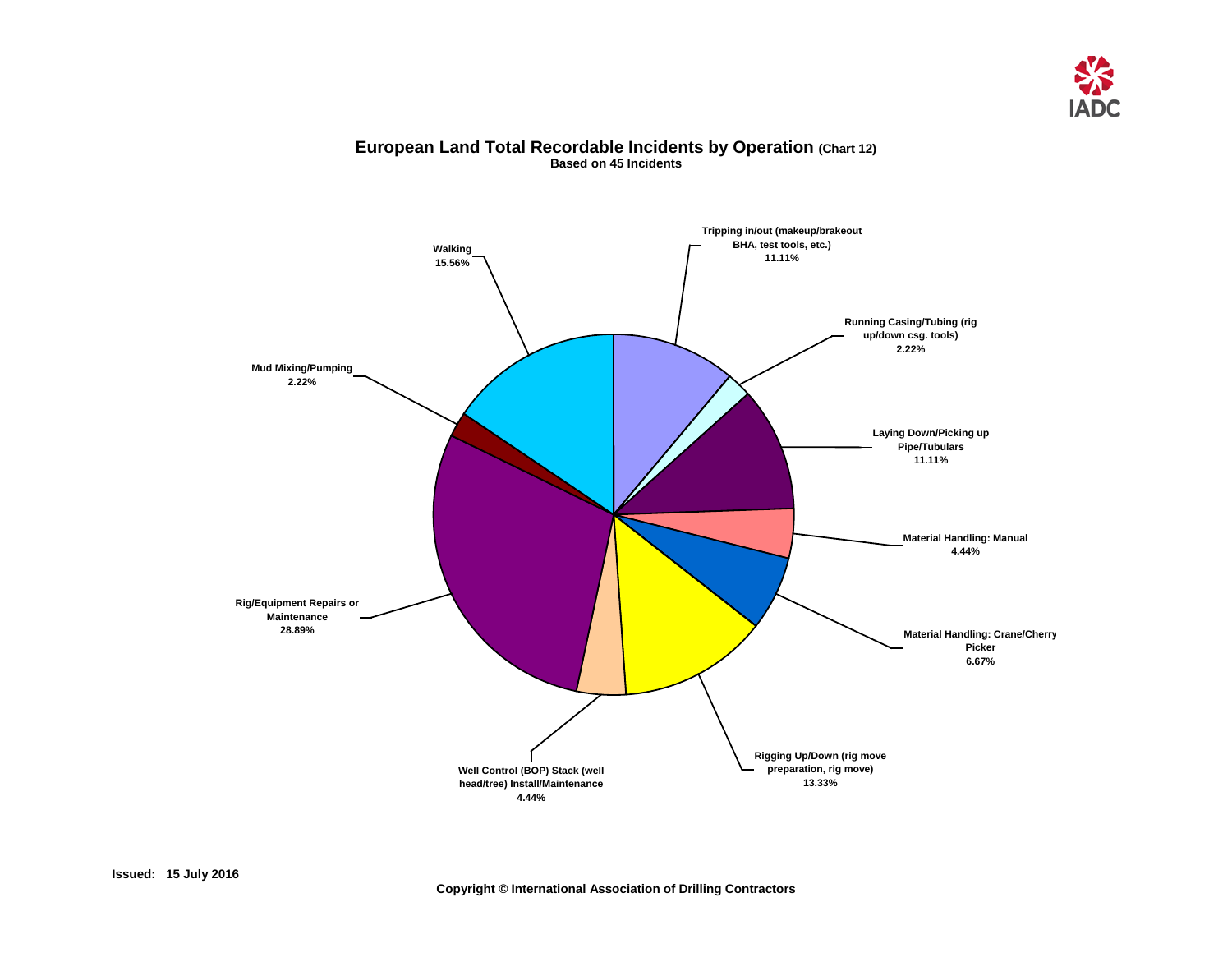

#### <span id="page-15-0"></span>**Pipe Rack/Pipe Deck 6.67% Catwalk/V-door 6.67% Well Control (BOP) Stack (well head/tree) Area 13.33% Mud Mixing Tank/Area 6.67% Mud Pits/Tanks 3.33% Engine Room/Generator Room 6.67% Stairs/Ladders 3.33% Rig Pad/Rig Decks 10.00% Mud Pump Room 6.67% Truck,Car,Bus 6.67% Rig Floor (rotary, pipe set back area) 13.33% Work Rooms (change house, storage house/room) 3.33% Living / Camp Areas / Accommodations 13.33%**

#### **European Land Total Lost Time Incidents by Location (Chart 13) Based on 30 Incidents**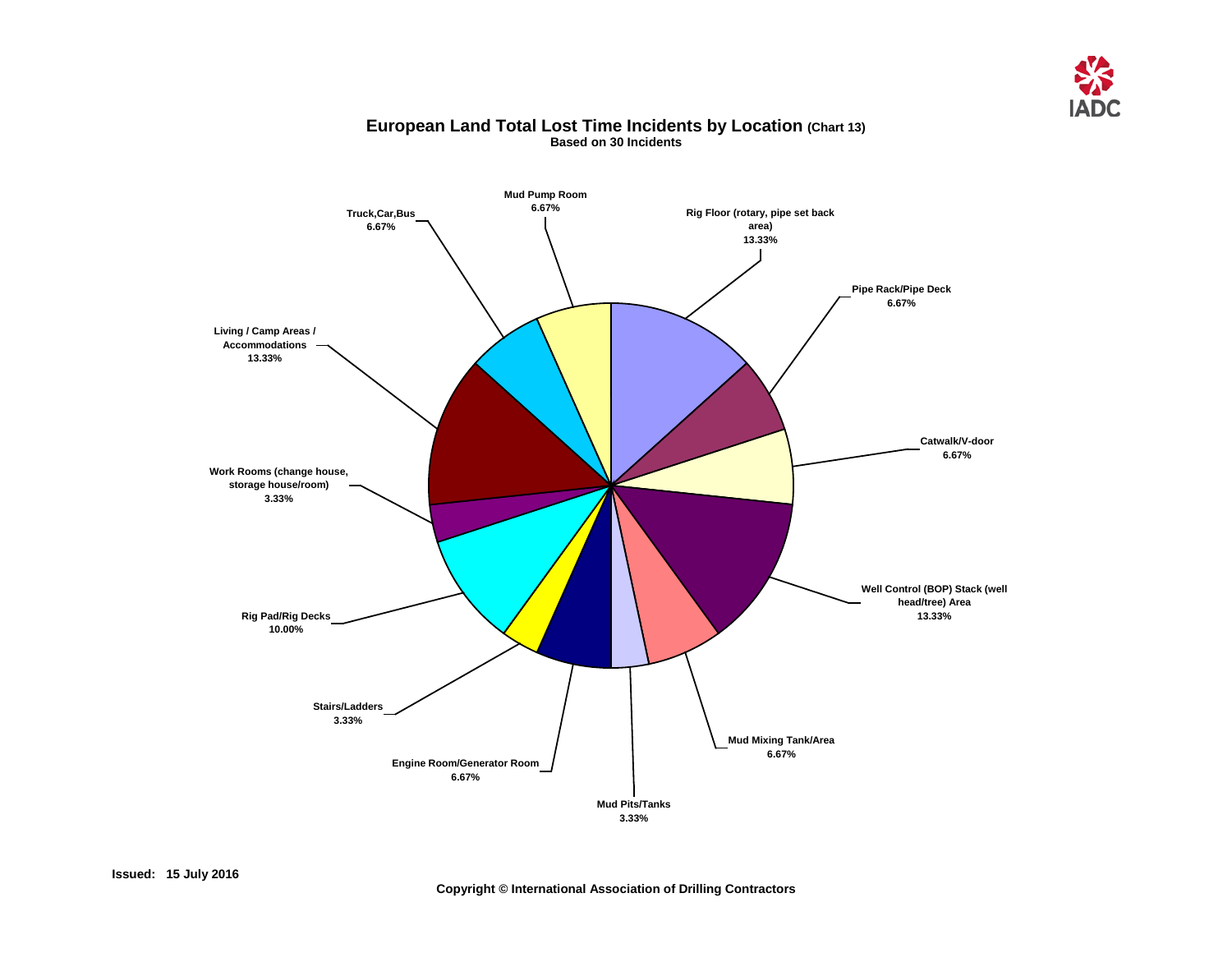

<span id="page-16-0"></span>

#### **European Land Total Recordable Incidents by Location (Chart 14) Based on 48 Incidents**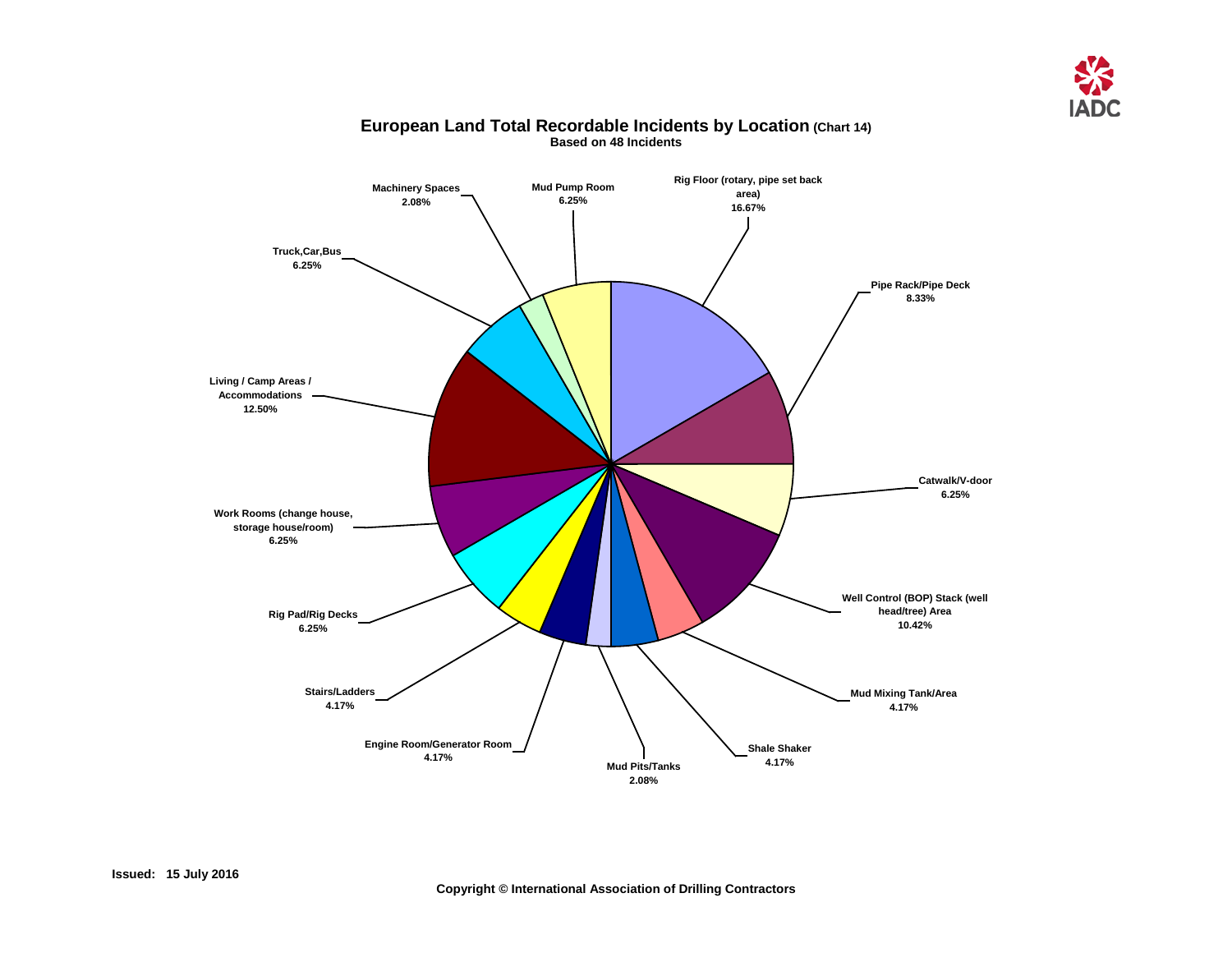

#### **European Land Total Lost Time Incidents by Time in Service (Chart 15) Based on 29 Incidents**

<span id="page-17-0"></span>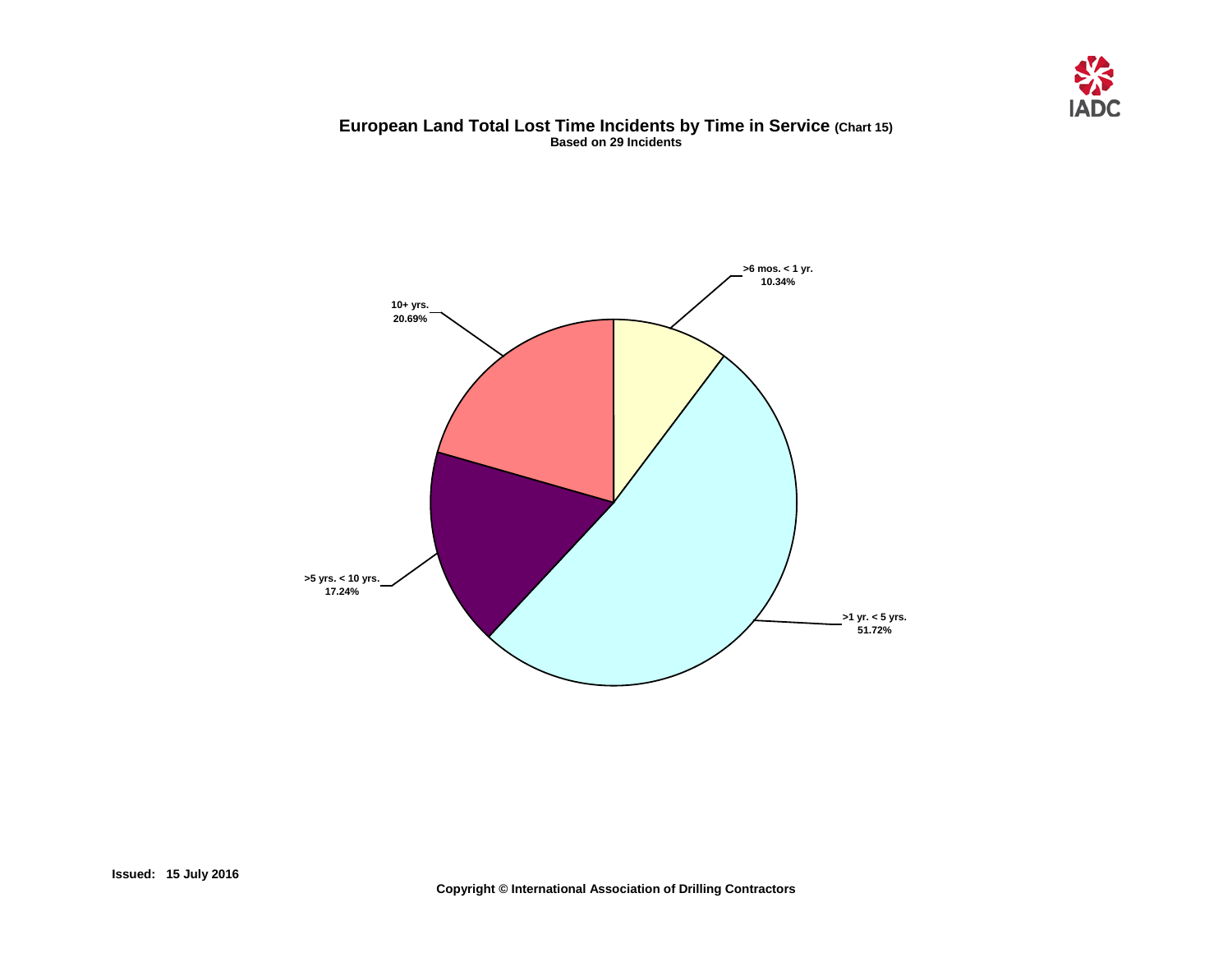

#### **European Land Total Recordable Incidents by Time in Service (Chart 16) Based on 48 Incidents**

<span id="page-18-0"></span>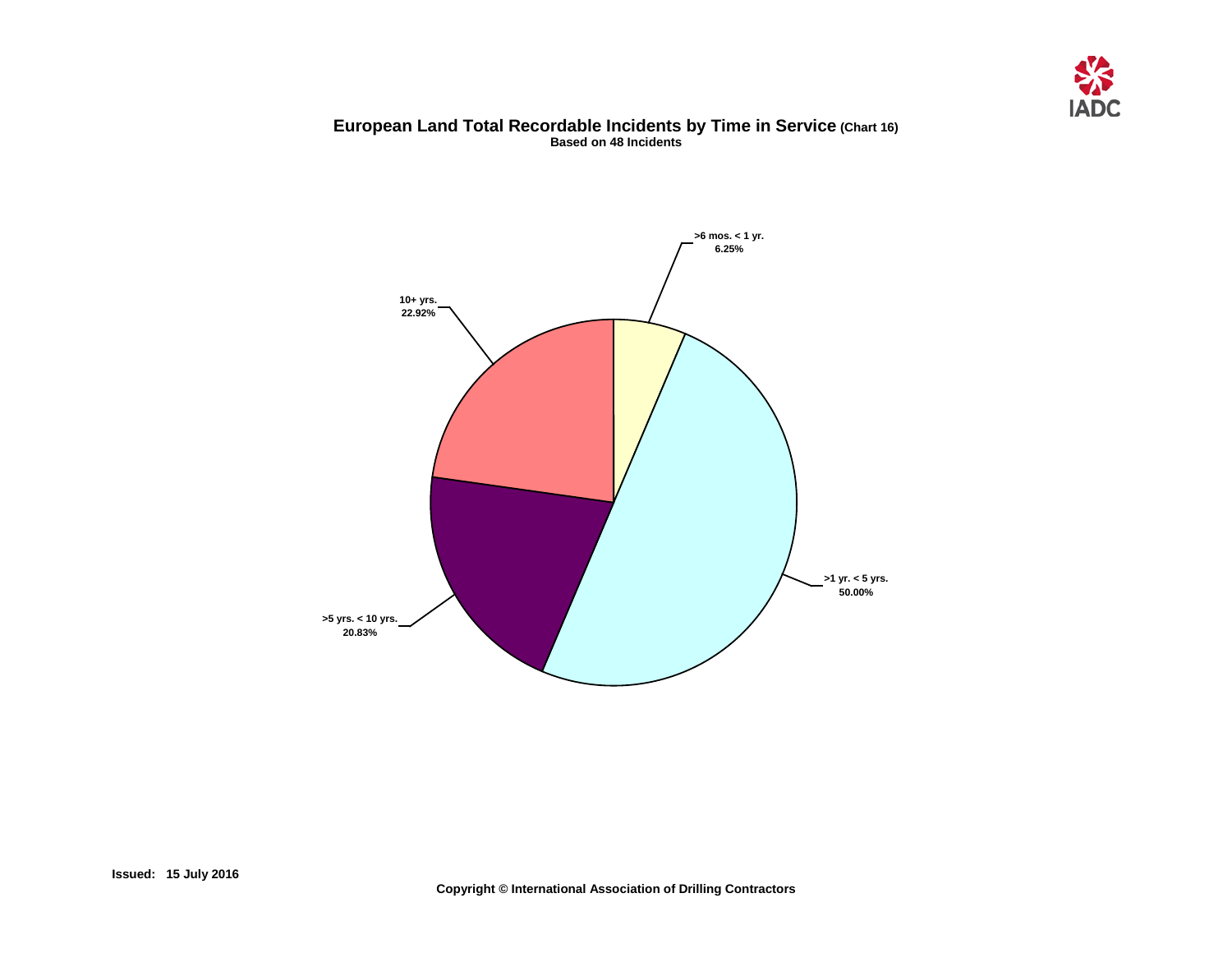

<span id="page-19-0"></span>

#### **European Land Total Lost Time Incidents by Time of Day (Chart 17) Based on 30 Incidents**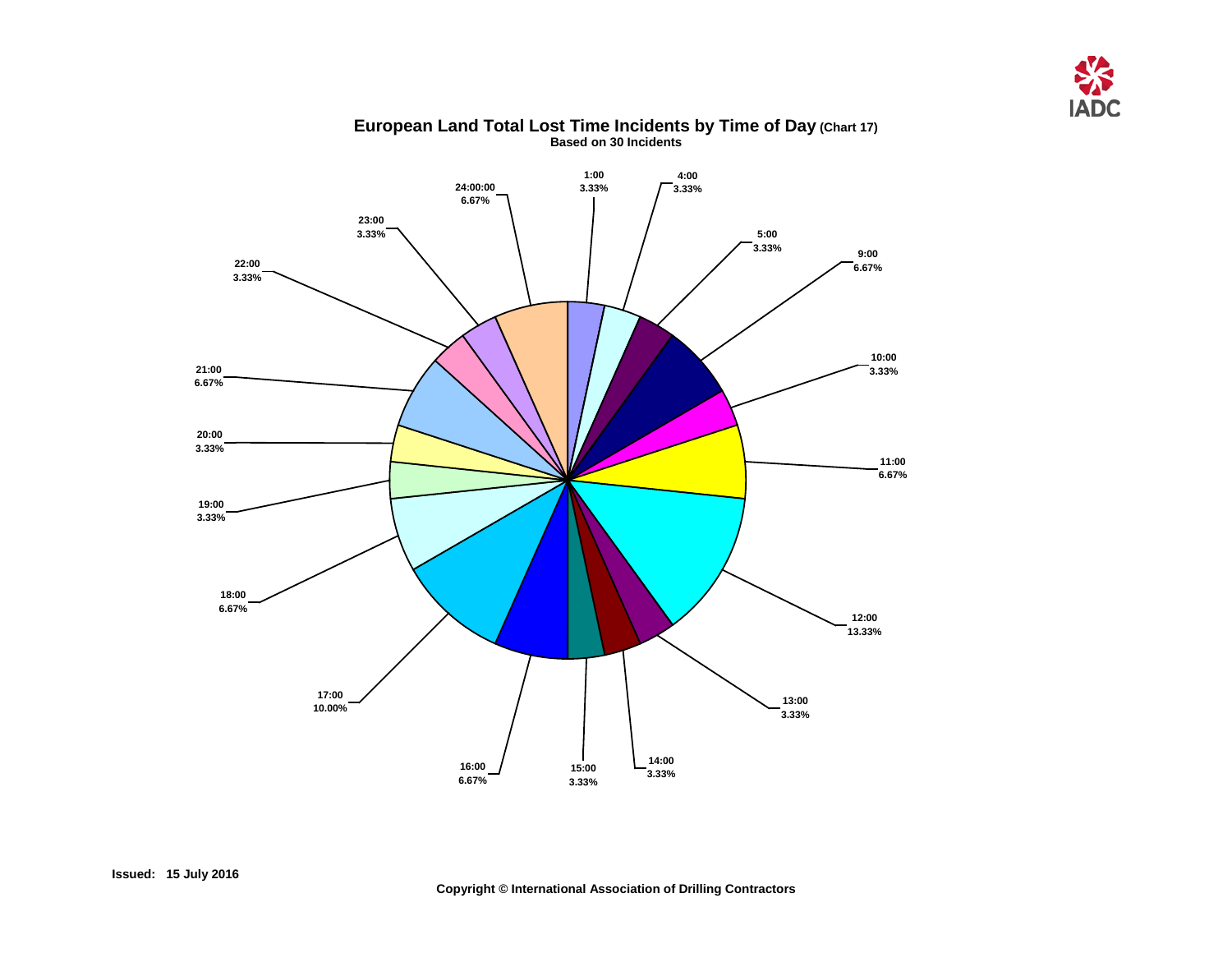

<span id="page-20-0"></span>

## **European Land Total Recordable Incidents by Time of Day (Chart 18)**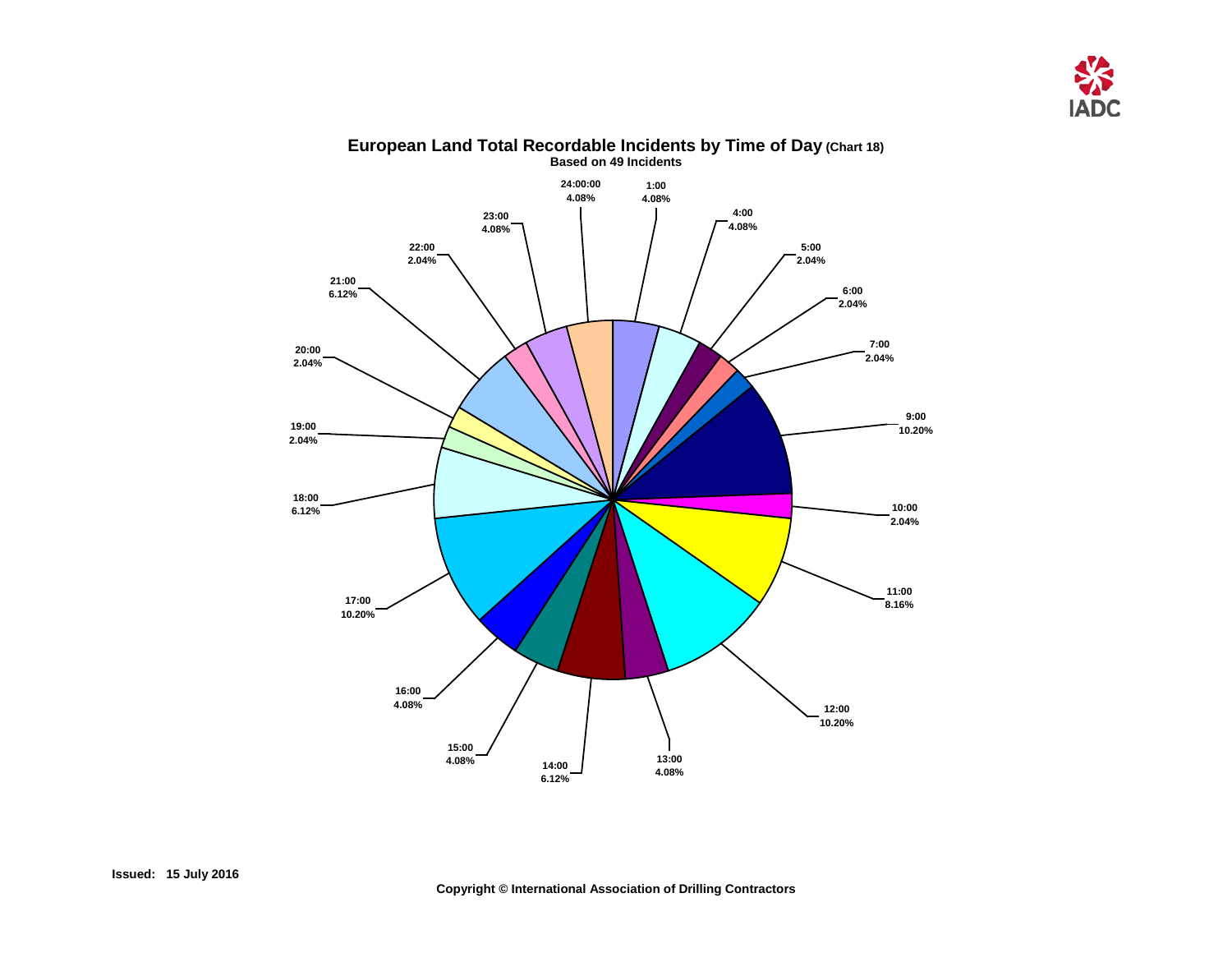

#### **European Land Total Lost Time Incidents by Age (Chart 19) Based on 27 Incidents**